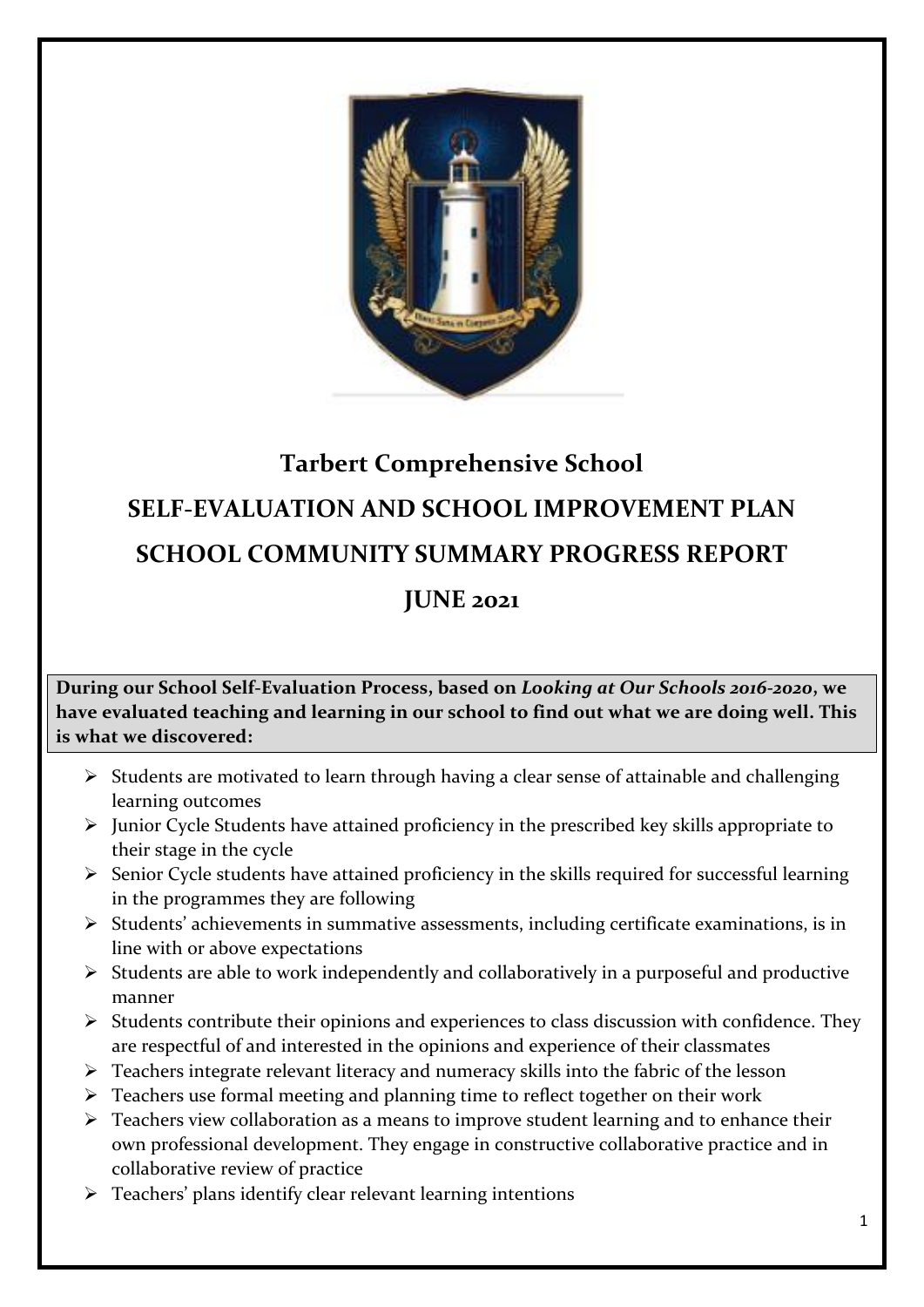#### **This is what we did to find out what we were doing well, and what we could do better:**

- $\triangleright$  We analysed our results from state Examinations
- $\triangleright$  We engaged in teacher discussion and feedback
- ➢ We surveyed parents, teachers, and students on various aspects of teaching and learning in the school
- $\triangleright$  We held focus group discussions based around certain areas of teaching and learning
- ➢ We assessed our strengths and needs using the statements of quality in 'Looking at Our Schools (SSE Guidelines) 2016-2020
- ➢ We assessed needs based on the Framework for the JCSP
- ➢ We assessed our needs based on the 'Digital Strategy for Schools 2015-2020'
- ➢ We implemented and included recommendations made in Subject Inspections, Inspectorate Advisory Visits and WSE Reports, and recent relevant publications and guidelines

# **This is what we are currently working on and some of our progress to date:**

## **Digital Literacy, Engagement and Citizenship:**

Emphasis will be on students and teachers having the skills and knowledge associated with being engaged, literate, and responsible in the digital arena. These skills are essential not only for learning – as they are an important aspect of the JCSP – but for life, as students increasingly need to be cognisant of the responsibilities of digital citizenship. Our aims in this area are:

- 1. To increase in teachers' usage of school's digital platforms for teaching and learning and to increase the number of students regularly accessing same
- 2. Increase teacher and student knowledge, understanding and engagement with 'digital literacy' terminology and visual cues associated with IT

#### **Progress to date (June 2021):**

## **Targets set in the areas of digital engagement and e-learning have been met**

- ➢ Teachers have engaged in extensive training facilitated by the E-learning Co-ordinator during the course of the plan
- ➢ Computer classes have been expanded for Junior students to include Digital Citizenship as part of the school's Wellbeing programme, as well as Coding in Third Year
- ➢ Systems already in place allowed for efficient transition from classroom to on-line teaching and learning in January 2021. A survey of teachers indicated that live classes taught as per the timetable had a positive impact on student attendance and engagement
- $\triangleright$  89% of teachers report that they have used Google Classroom this year, with 95% of Third year students and 92.5% of LC2 reporting Classroom was the main platform teachers used to share resources and organise online classes
- ➢ 100% of teachers and almost 92% of students surveyed now consider themselves to be 'Confident' or 'Comfortable' in their ability to engage with digital teaching and learning
- $\triangleright$  When asked what would support engagement students responded that they would like all teachers to use the same approach – this will be an action for next year
- $\triangleright$  To support first years in their engagement with our online learning platform, we will train a small group of LC2 mentors to be digital learning mentors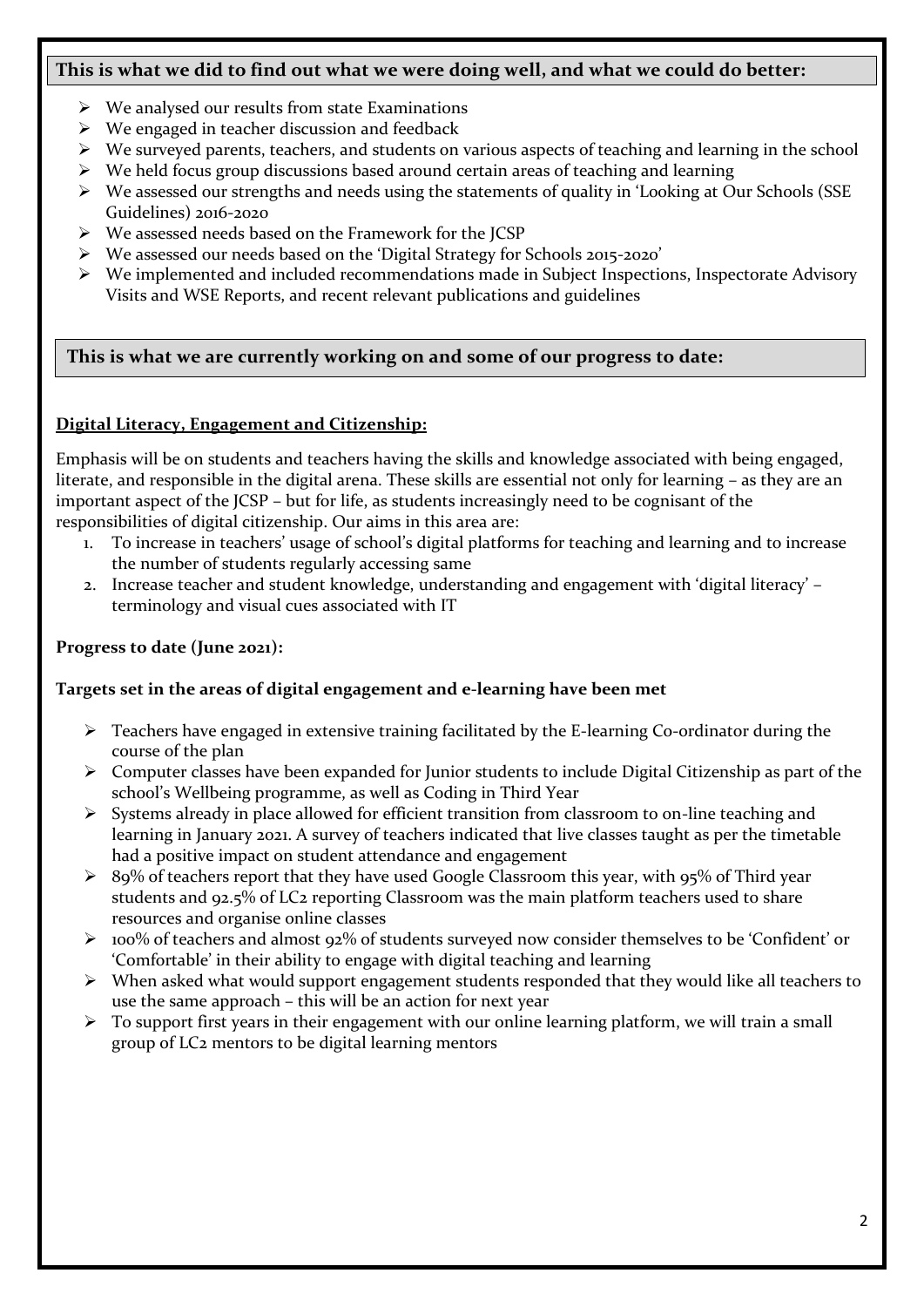## **Teaching and learning in the Covid Classroom and Blended Learning**

Changes in the physical classroom environment due to Covid has resulted in the ongoing need for teachers to adapt their teaching styles and methods accordingly. As a school we have focused on:

- 1. Adapting our classroom practice to the 'Covid Classroom' and engaging our students in active and enjoyable learning despite the physical restrictions necessary
- 2. Adopting a 'blended learning' approach to teaching and learning, incorporating digital elements in our classroom teaching

# **Progress to date:**

- ➢ As a staff we have explored ways to modify plenaries, group work, graphic organisers, active learning methodologies and assessment strategies to allow for social distancing
- $\triangleright$  Teachers met the challenges of the new teaching environment in many ways including posting resources on Google Classroom instead of photocopying; using visualizers in demonstrating and modelling; creating or using videos and online content that students could access later, and accepting assignments and providing feedback online
- ➢ Teachers upskilled in the use of various apps and features of G-suite to incorporate into their teaching, the roll out and evaluation of these apps will continue next year for both teachers and students
- ➢ When we returned to the classroom following Lockdown 2021 the majority of students and teachers surveyed reported that a blended learning approach was used - this will continue next year

## **Assessment for Learning**

We continue to prioritise Assessment for Learning as the means of reinforcing the idea that students and teachers are partners in the learning process, and to encourage a culture of self-evaluation among students. Previous targets in this area have been met. During Covid and next year:

- 1. We aim to vary our means of providing feedback to students, incorporating oral and whole class feedback, along with traditional written feedback.
- 2. We will create awareness among students of the relationship between the success criteria and their individual progress. Students will be encouraged to apply success criteria and feedback in such a way as to encourage self-evaluation

# **Progress to date:**

- ➢ 92% of students surveyed indicated that Success Criteria in various forms is the basis for teacher correction and feedback
- $\triangleright$  70% of teachers reported using whole class feedback during Lockdown. Further to this, 89% of students surveyed reported that teachers also provided individual written feedback in Lockdown. 39% of students also responded that they had received individual oral feedback during Lockdown. This will continue to be an area of focus next year
- $>$  78% of teachers and almost 72% of LC2 students confirmed that targeted feedback indicating next steps for improvement was given on return of assessments
- $\triangleright$  Next year we will move towards the area of student self-evaluation supporting students in being able to recognise the relationship between success criteria, feedback, and improved outcomes

## **Other areas of improvement in the 2021-2022 School Improvement Plan**

- $\triangleright$  As all subjects now have new specifications for Junior Cycle, we will revisit our whole school approach to subject planning in the next school year, ensuring plans are up to date and follow similar formats
- ➢ Management in Tarbert actively encourage teacher participation in CPD and promote teacher leadership in regard to the sharing of new learning as part of our culture of collaboration and innovation. We will take steps as a staff next year to create structure around how we do this